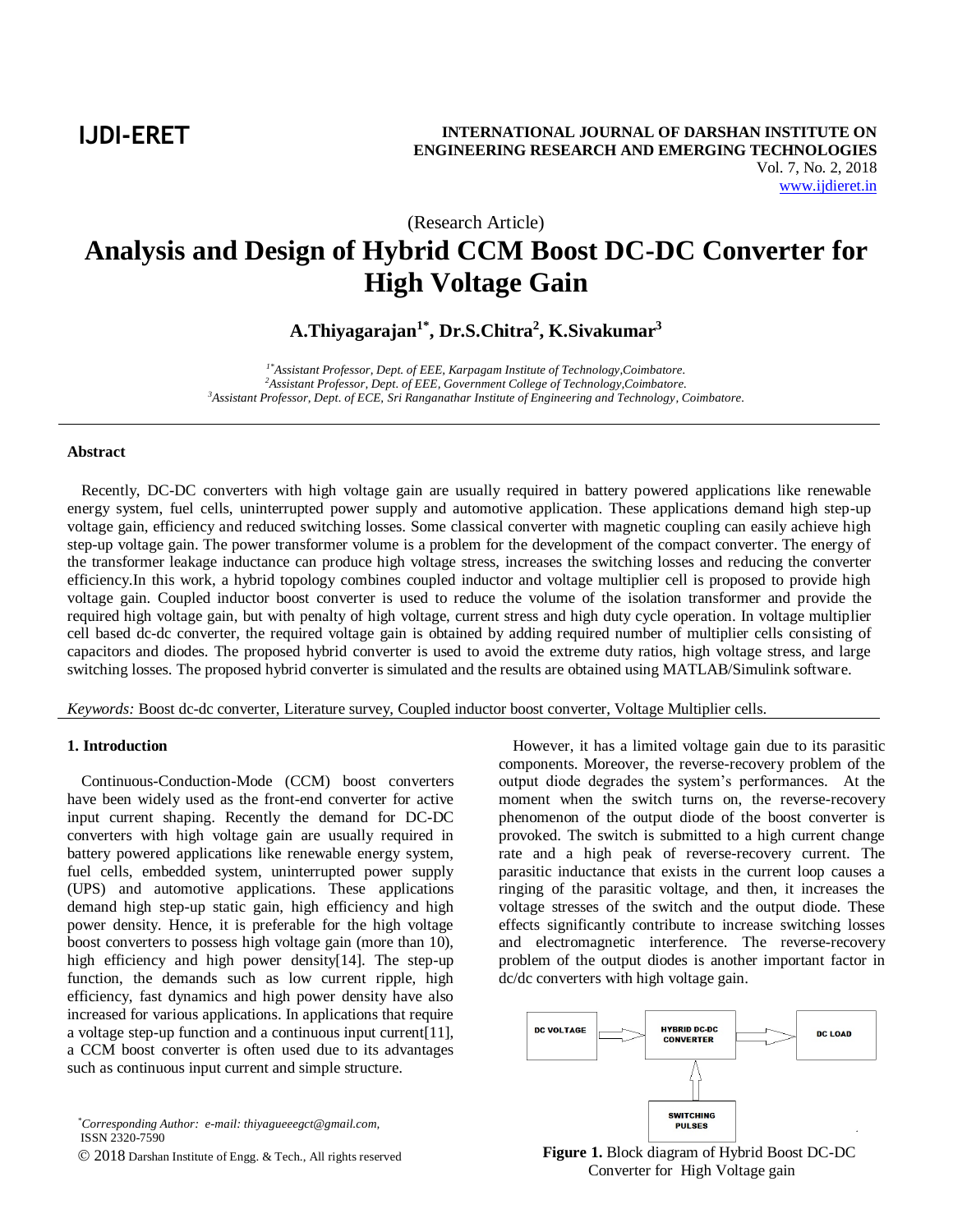The fig.1 shows the Block diagram of Hybrid Boost DC-DC Converter.In this paper, Literature survey of various previous researchers is presented in part II. Third Chapter describes about Simulation of Coupled Inductor Boost Dc-Dc Converter. Design of of Voltage Multiplier Cell Based Boost Converter is presented in Part IV. Simulation of of Voltage Multiplier Cell Based Boost Converter is presented in Part V.Design and Simulation of Proposed Boost Converter is presented in Part VI and VII. This Paper proposes a new softswitched CCM boost converter suitable for high-power applications such as power factor correction, hybrid electric vehicles, and fuel cell power conversion systems.

# **2. Literature Survey**

The step-up stage normally is the critical point for the design of high efficiency converters due to the operation with high input current and high output voltage, thus a careful study must be done in order to define the topology for a high step-up application. In the previous researches, various boost converter topologies have been proposed to obtain high voltage gain. A brief note of some of the works has been presented here.

*Qun Zhao et al* proposed a high step-up dc–dc converters that do not require isolation and it can provide high step-up voltage gain, but with the penalty of either an extreme duty ratio or a large amount of circulating energy. DC–DC converters with coupled inductors can provide high voltage gain, but their efficiency is degraded by the losses associated with leakage inductors[1].

Converters with active clamps recycle the leakage energy at the price of increasing topology complexity. High efficiency is achieved because the leakage energy is recycled and the output rectifier reverse-recovery problem is alleviated.

*Qiong M et al* detailed analysis the design issues of the active-clamp forward converter circuit with peak current mode control in small signal stability and large-signal transients are discussed. A design procedure is provided to solve circuit issues under these conditions. It is the first time that with the aid of simulation, we are able to optimize the circuit design of the active-clamp forward converter for largesignal transient behaviours[3].

*F. C. Lee et al* discussed the DC–DC converters with coupled inductors can provide high voltage gain, but their efficiency is degraded by the losses associated with leakage inductors. Converters with active clamps recycle the leakage energy at the price of increasing topology complexity. A family of high-efficiency, a high step-up dc–dc converter with simple topologies is proposed in this paper. The proposed converters, which use diodes and coupled windings instead of active switches to realize functions similar to those of active clamps, perform better than their active-clamp counterparts. High efficiency is achieved because the leakage energy is recycled and the output rectifier reverse-recovery problem is alleviated[2].

*R.J. Wai and R.Y. Duan* used a high magnetising current charge the primary winding of the coupled inductor, and the clamped capacitor is discharged to the auxiliary capacitor when the switch is turned on. In contrast, the magnetising current flows continuously to boost the voltage in the secondary winding of the coupled inductor, and the voltages across the secondary winding of the coupled inductor, the clamped capacitor and the auxiliary capacitor are connected in series to charge the output circuit. Thus, the related voltage gain is higher than in conventional converter[6]

*Rong-Jong Wai et al* presented the topology, a threewinding coupled inductor is used for providing a high voltage gain without extreme switch duty cycle and enhancing the utility rate of magnetic core. Moreover, the energy in the leakage inductor is released directly to the output terminal for avoiding the phenomenon of circulating current and the production of switch surge voltage[6].

In addition, the delay time formed with the cross of primary and secondary currents of the coupled inductor is manipulated to alleviate the reverse-recovery current of the output diode. It can achieve the aim of high-efficiency power conversion.

*Chung-You Lin et al* discussed proposed a high-efficiency dc-dc converter with high voltage gain and reduced switch stress. In this proposed topology, a three-winding coupled inductor is used for providing a high voltage gain without extreme switch duty cycle and enhancing the utility rate of magnetic core. Moreover, the energy in the leakage inductor is released directly[7] to the output terminal for avoiding the phenomenon of circulating current and the production of switch surge voltage. The utilization of a coupled inductor is useful for raising the step-up ratio of the conventional boost converter.

*Araujo, S.V. et al* reported a non-isolated DC-DC converter with high voltage gain using a three-state switching cell and voltage multiplier stages based on capacitors. The value of the gain can be modified depending on the requirements of the application by means of the number of multiplier stages and the duty cycle[8].

This converter employing the three-state switching cell, the size of the inductor is reduced because the operating frequency of the inductor is double of the switching frequency.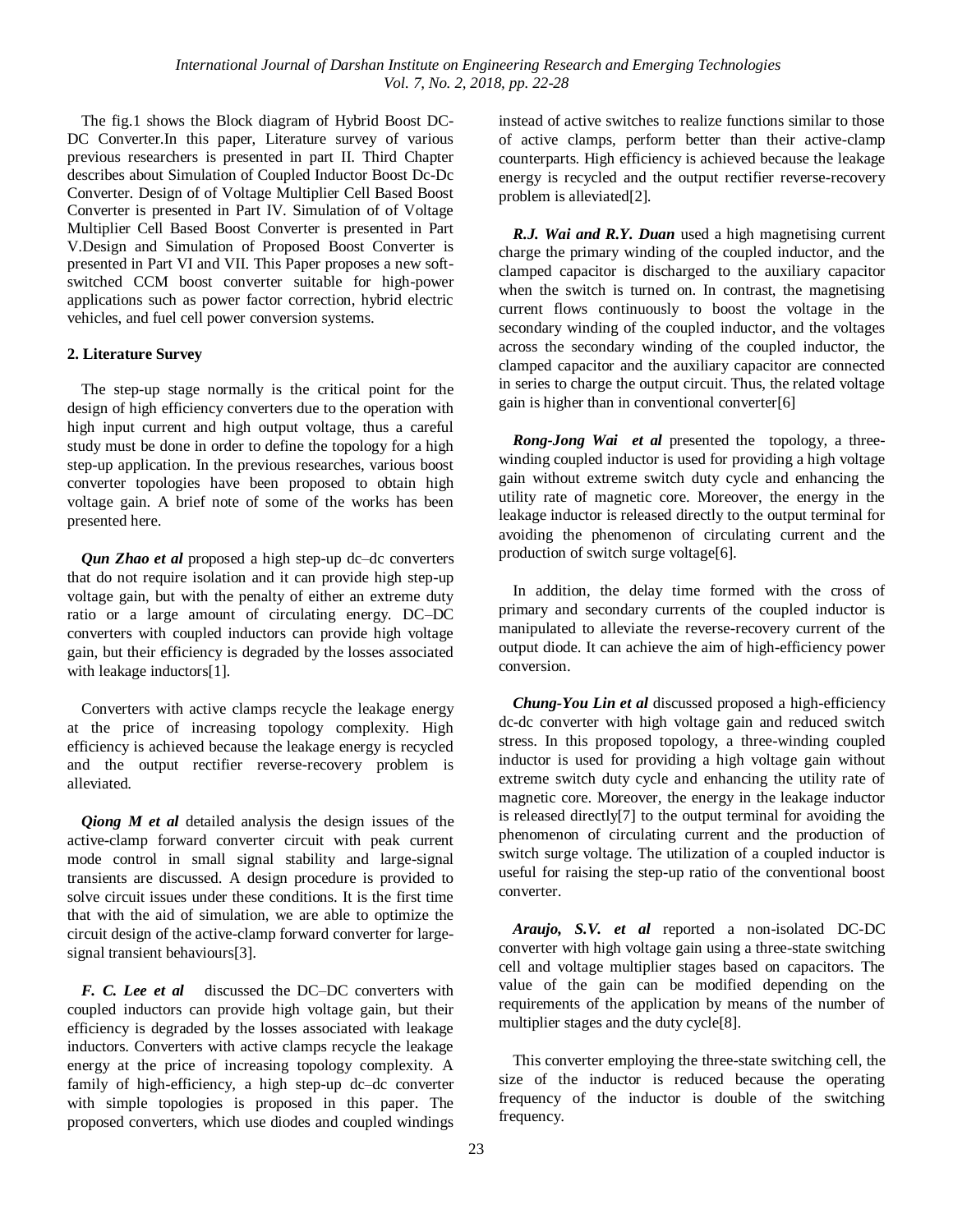*Marcos Prudente et al* presented the use of the voltage multiplier technique applied to the classical non-isolated dc– dc converters in order to obtain high step-up static gain, reduction of the maximum switch voltage, zero current switching turn-on. The diodes reverse recovery current problem is minimized and the voltage multiplier also operates as a regenerative clamping circuit, reducing the problems with layout and the EMI generation. These characteristics allows the operation with high static again and high efficiency, making possible to design a compact circuit for applications where the isolation is not required**.**

*Hyun-Lark Do* detailed a soft-switching dc/dc converter with high voltage gain. It provides a continuous input current and high voltage gain. Moreover, soft-switching characteristic of the proposed converter reduces switching loss of active power switches and raises the conversion efficiency[9].

The reverse-recovery problem of output rectifiers is also alleviated by controlling the current changing rates of diodes with the use of the leakage inductance of a coupled inductor.

*Sungsik Park and Sewan Choi* proposed a new softswitched continuous conduction- mode (CCM) boost converter suitable for high-power applications such as power factor correction, hybrid electric vehicles, and fuel cell power conversion systems. The proposed converter achieves zerovoltage-switched (ZVS) turn-on of active switches in CCM and zero-current-switched turn-off of diodes leading to negligible reverse-recovery loss.

The components' voltage ratings and energy volumes of passive components of the proposed converter are greatly reduced compared to the conventional zero-voltage-transition converter. Voltage conversion ratio is almost doubled compared to the conventional boost converter[10].

*R. Huang and S. K. Mazumder* presented a soft-switching mechanism based on zero-voltage-zero-current-switching (ZVZCS) principle for the front-end isolated DC/DC converter of an isolated three-phase rectifier-type highfrequency-link bidirectional power converter.

In conjunction with a back-end DC/AC converter operating with a novel patent-filed hybrid modulation scheme outlined in , , and that reduces the number of hard-switched commutation per switching cycle, the proposed ZVZCS scheme can lead to less overall switching losses than other conventional switching schemes.

The proposed ZVZCS scheme is effective for various load conditions, operates seamlessly with a simple active-clamp

circuit, and is suitable for applications where low-voltage dc to high-voltage three-phase ac power conversion is required[12].

## **3. Simulation of Coupled Inductor Boost Dc-Dc Converter**

The simulation model of coupled inductor boost converter is shown figure 2. The converter is designed with input voltage of 24 V and the switching frequency is 50 kHz. The DC output voltage obtained from the converter is 240 V.



**Figure 2.**Simulation model of coupled inductor boost converter

MOSFET is used as a controllable switch which is used in the converter bridge. The following figure 3 shows the input voltage, output voltage and output current waveforms of coupled inductor boost converter. The proposed converter is able to provide a wide range of step-up voltage gains using various turn`s ratios for the coupled inductor.



**Figure 3.** Output voltage waveform of Coupled Inductor Boost converter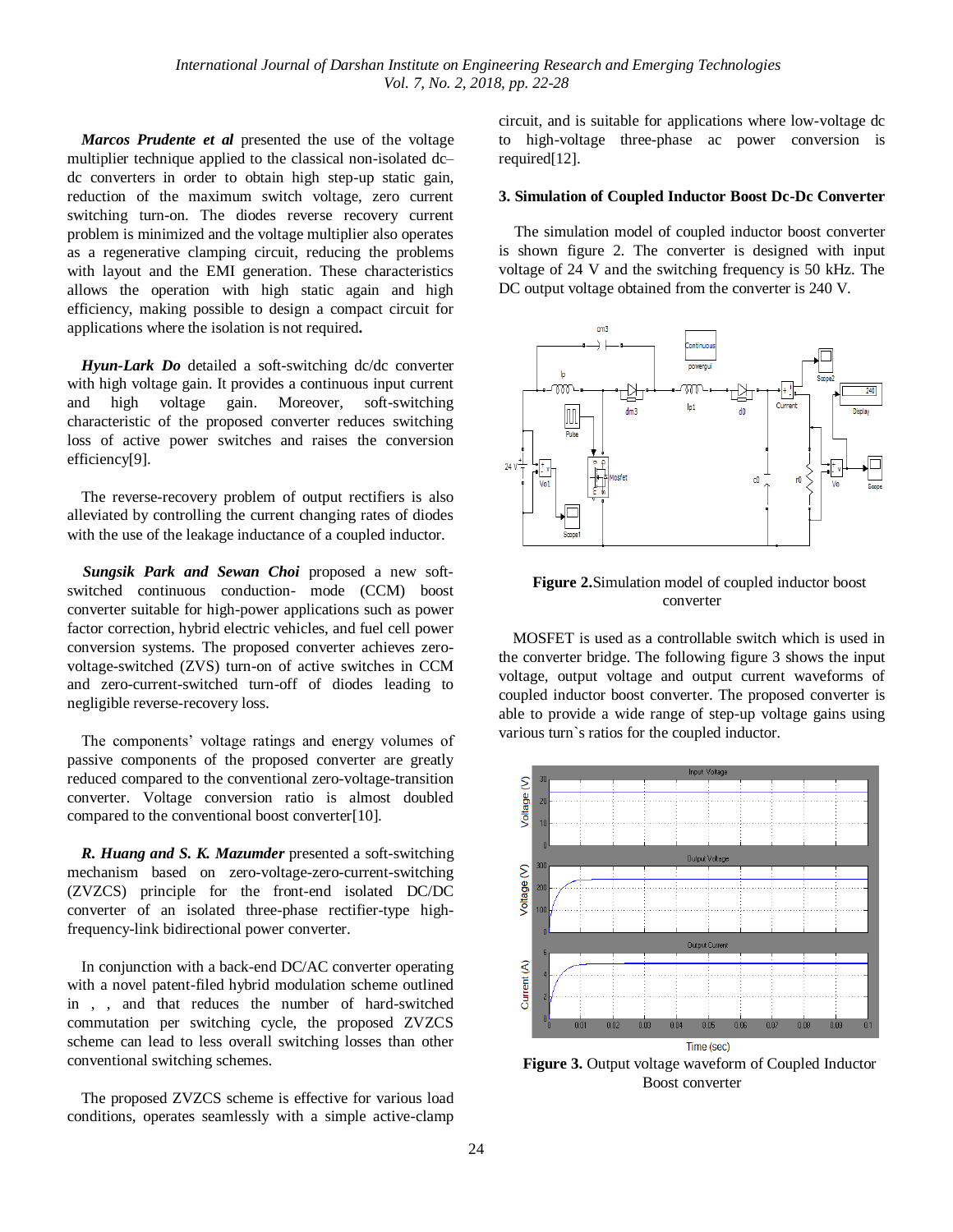The voltage gain can be greatly heightened due to the utilization of a coupled inductor with a lower turn`s ratio. The switch voltage stress is not related to the input voltage. The diode short-circuits and reverse-recovery problems can be solved because of all the diodes possessing voltage clamped properties. This high-efficiency converter topology provides designers with an alternative choice to convert renewable energy efficiently, and it also can be extended easily to other power conversion systems for satisfying high-voltage demands. The high step up voltage gain, but with penalty of high voltage, current stress and high duty cycle operations. The soft switching techniques are not able to achieve in this topology. In this case the leakage inductance of the coupled inductor can induce high voltage stress and also degrades the efficiency.

# **4. Simulation OF Voltage Multiplier Cell Based Boost Converter**

The voltage multiplier cell based converter is designed by considering the following specifications.

- Input Voltage: 12 V.
- Output Voltage: 100 V.
- Output power: 100 W.
- Switching Frequency: 50 kHz.
- Number of multiplier stages: M=1

*4.1 Static Gain:* The multiplier capacitor is charged with the output voltage of the classical boost converter at the fourth operation stage.

$$
V_o = V_{CM2} + V_{in} \frac{1}{(1-D)}
$$
 (1)

As this capacitor is connected in series with the converter output at the transference of the energy stored in the input Inductance, the output capacitor is charged with the boost output voltage multiplied by two.

$$
V_{CM1} = V_{CM2} = V_{in} \frac{1}{(1-D)}
$$
 (2)

Thus, the static gain of the proposed converter, operating in continuous conduction mode is presented in

$$
q = \frac{V_o}{V_{in}} = \frac{(M+1)}{1-D}
$$
 (3)

Where, M- Number of multiplier stages, D- Duty cycle

*4.2 Switch Duty-Cycle:* The nominal duty-cycle is defined by

$$
D = \frac{V_o - V_{in} (M+1)}{V_o}
$$
 (4)

*4.3 Switch Voltage:* The maximum voltage in all diodes and power switch is equal to the voltage that is equal to the output voltage of the classical boost, calculated by (2). The voltage in all components is half of the output voltage.

$$
V_{\rm CM1} = V_{\rm s} = V_{\rm CM2} = V_{\rm in} \frac{1}{(1-D)}\tag{5}
$$

*4.4 Input Inductance:* The design of the input inductance is the same of the classical boost converter. Considering a current ripple equal to 45% of the nominal input current, the input inductance is equal to

$$
\Delta I_{L} = \frac{P_o}{V_{in}} \cdot 0.45
$$
\n<sup>(6)</sup>

$$
L_{in} = \frac{V_{in} D}{\Delta I_{L} f}
$$
 (7)

*4.5 Voltage Multiplier Capacitor*: The minimum capacitance of the voltage multiplier capacitor depends of the maximum output power, the multiplier capacitor voltage and the switching frequency. The maximum output power considered in this example is equal to 150 W for a nominal output power equal to 100 W

$$
C_{M1} \ge \frac{P_{\text{omax}}}{v^2 \text{cm} \cdot t} \tag{8}
$$

Where, f- Switching frequency,  $V_{CM1}$ - Voltage of the CM1 multiplier capacitor and P<sub>omax</sub>-Maximum output power.

It is possible to add more multiplier cells in order to achieve higher step-up ratios. The reduction of the reverse recovery current of all diodes is obtained with only one resonant inductor in the first voltage multiplier cell.

## **5. Simulation OF Voltage Multiplier Cell Based Boost Converter**

The simulation model of voltage multiplier cell based boost converter is shown figure 4. MOSFET is used as a controllable switch which is used in the converter bridge. A 12 V DC source has been used in the model. The converter produce the output voltage of 100 V. MOSFET is used as a controllable switch which is used in the converter bridge. The switching frequency of the converter switch is 500 kHz.



**Figure 4.** Simulation model of voltage multiplier cell based boost converter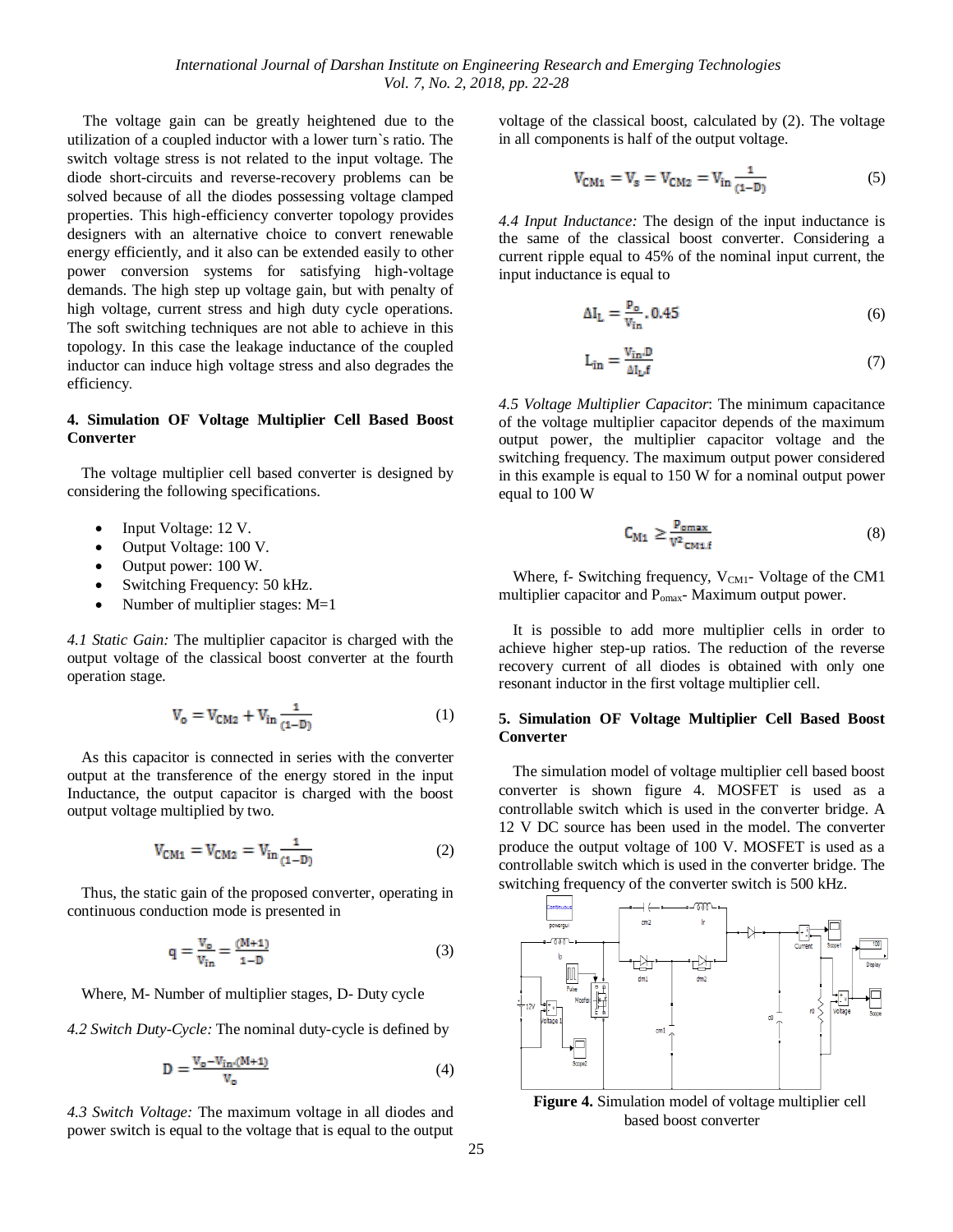The following figure 5 shows the input voltage, output voltage and output current waveforms of coupled inductor boost converter. From the waveform it is clear that the converter able to give high voltage gain.



**Figure 5.** Input voltage, Output voltage and Output current waveform of voltage multiplier cell based boost converter.

The voltage multiplier cell increases the static gain of the classical boost by a factor  $(M+1)$ , where M is the number of multiplier cells. However, the maximum switch voltage  $(M+1)$ , is lower than the output voltage. It can provide high static gain operation without the use of power transformer, allowing a reduction of the weight and volume that are important parameters for compact portable applications.

#### **6. Design of Proposed Boost Converter**

MATLAB simulation model of the proposed boost converter is shown fig.6. The input DC voltage is 24 Volt fed from the battery source. The output voltage and output power is 240V, 1.2 kW respectively. The switching frequency is 500 kHz. The voltage gain is obtained separately for clamp mode coupled inductor topology and voltage multiplier cell. The calculated equivalent resistance Ro for the required for the required load specification is 75 ohm. The voltage gain for clamp-mode coupled inductor topology as shown in equation below.

$$
\frac{V_o}{V_i} = \frac{d}{1 - d} * (N + 1) * \frac{(1 + K)}{2}
$$
\n(9)

$$
\frac{V_o}{V_{in}} = \left(\frac{M+1}{1-D}\right)
$$
\n(10)

For a duty cycle (d) of 0.7 and turns ratio (N) of 5, voltage gain is obtained by above equation and is found to be 14. The voltage gain for voltage multiplier cell is shown in equation

For a duty cycle (D) of 0.7 and multiplier cell (M) considered as 1, voltage gain is obtained by using above equation and is found to be 7.

The proposed hybrid converter is used to obtain high stepup static gain, high efficiency and high power density. Hence, it is preferable for the high voltage boost converters to possess high voltage gain and high efficiency. The converter follows soft switching technique and operates in CCM mode and is thus suited for high voltage applications. The theoretical analysis is verified by a 1.2 kW system with 24 to 240 V conversions.

#### **7. Simulation of Proposed Hybrid Boost Converter**

Simulation is done using Matlab and the results are presented in this chapter. The proposed hybrid boost converter is shown in figure 6. The simulation model was generated using MATLAB Simulink. A specification detail of proposed hybrid boost converter is shown in below.

- Input Voltage 24 V
- Output Voltage 240 V
- Output Power- 1.2 KW
- Switching Frequency 500 kHz
- Capacitance Cc & Co- 2.2μF & 220 μF
- Capacitance CM1 & CM2- 3.3 µF
- Inductance- Lp & Ls- 15 µH & 45 µH

A 24V DC source has been used in the model. A series Rload 0f 75  $\Omega$  is used. The converter combines coupled inductor and voltage multiplier cell which is used to produce the output voltage of 240V. MOSFET is used as a controllable switch which is used in the converter bridge. The switching frequency of the converter switch is 500 kHz. The DC input voltage is shown in figure 7. Driving pulses of the MOSFET are shown in figure 8. The output voltage waveform of the proposed hybrid boost converter is shown in figure 9. Figure 10. Shows the output current waveform.



**Figure 6.** Simulation model of proposed hybrid boost converter with R-load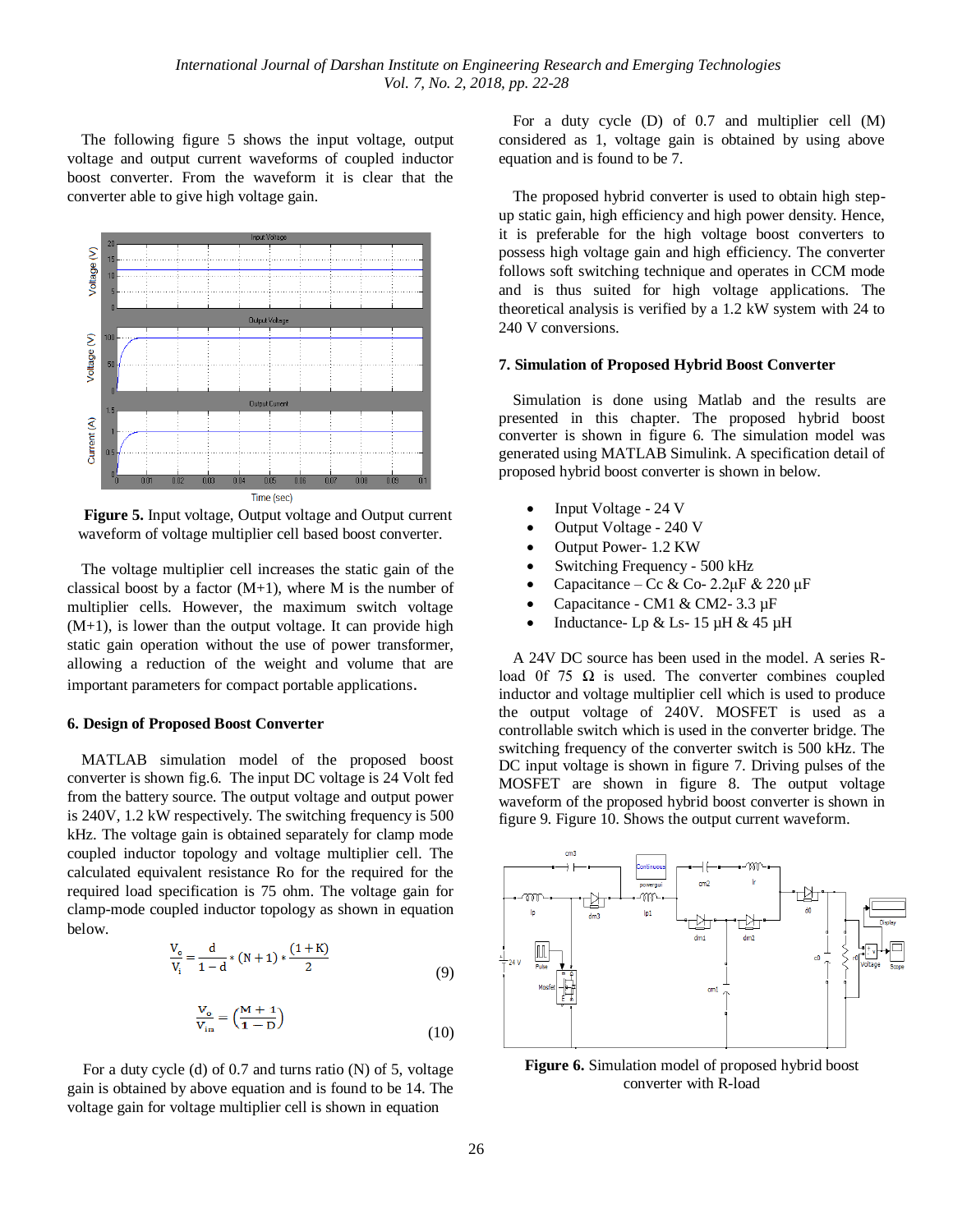

**Figure 7.** Input voltage waveform of Proposed DC-DC Converter



**Figure 8.** Gate pulse waveform of Proposed DC-DC Converter



**Figure 9.** Output voltage waveform of Proposed DC-DC Converter

The proposed hybrid converter is used to obtain high stepup static gain, high efficiency and high power density. Hence, it is preferable for the high voltage boost converters to possess high voltage gain and high efficiency.



The average output voltage was 240 V under this condition. It can be observed that soft turn off has been obtained. In addition, the maximum switch stress is around 50 volts. This is advantageous as the device needs to be rated for a lower voltage though the output voltage is quite high.

| <b>Table 1:</b> Comparative I critituative parameters incasting by<br>simulation results of the Converters. |     |     |    |    |  |  |  |  |  |
|-------------------------------------------------------------------------------------------------------------|-----|-----|----|----|--|--|--|--|--|
| <b>Type</b>                                                                                                 | Vin | Vo- | Po | Fs |  |  |  |  |  |
| Voltage                                                                                                     |     |     |    |    |  |  |  |  |  |

**Table 1.** Comparative Performance parameters measured by

| <b>Type</b>                                     | Vin | Vo   | Po    | Fs     |      |
|-------------------------------------------------|-----|------|-------|--------|------|
| Voltage<br>Multipier<br>based<br><b>Boost</b>   | 12V | 100V | 100W  | 50KHz  | 0.45 |
| Converter                                       |     |      |       |        |      |
| Proposed<br>Hybrid<br><b>Boost</b><br>Converter | 24V | 240V | 1200W | 500KHz | 0.85 |

#### **8. Conclusion**

The proposed converter can minimize the voltage stresses of the switching devices and lower the turn ratio of the coupled inductor. It provides a continuous input current, and the ripple components of the input current can be controlled by using the inductance of the CCM boost cell. Soft switching of power switches and the alleviated reverserecovery problem of the output rectifiers improve the overall efficiency.

The proposed hybrid boost converter topology is expected to provide high voltage gain, high efficiency and high power density overcoming the above mentioned drawbacks and hence would be suitable for automotive application. The performance of hybrid boost converter is analysed. Thus the hybrid boost converter is capable of improving the voltage level from 24 V to the required level. Simulation results are presented for a 1.2 kW, 500 kHz DC - DC converter.

# **References**

- 1. Q. Zhao, P. Xu, and F. C. Lee, 2001, "A simple and effective method to alleviate the rectifier reverserecovery problem in continuous-current-mode boost converters," *IEEE Transactions on Power Electronic*s, Vol. 16, No. 5, pp. 649–658.
- 2. Q. Li, Lee, F. C and Jovanovic, M. M., 2002, "Large-signal transient analysis of forward converter with active-clamp reset," *IEEE Transactions on Power Electronics*., Vol. 17, pp. 15–24.
- 3. Q. Zhao and F. C. Lee, 2003, "High-efficiency, high step-up dc-dc converters," *IEEE Transactions on Power Electronics*, Vol. 18, No. 1, pp. 65-73.
- 4. Qiong M. Li, and Fred C. Lee, 2005, " Design consideration of the Active- clamp forward converter with current mode during large signal